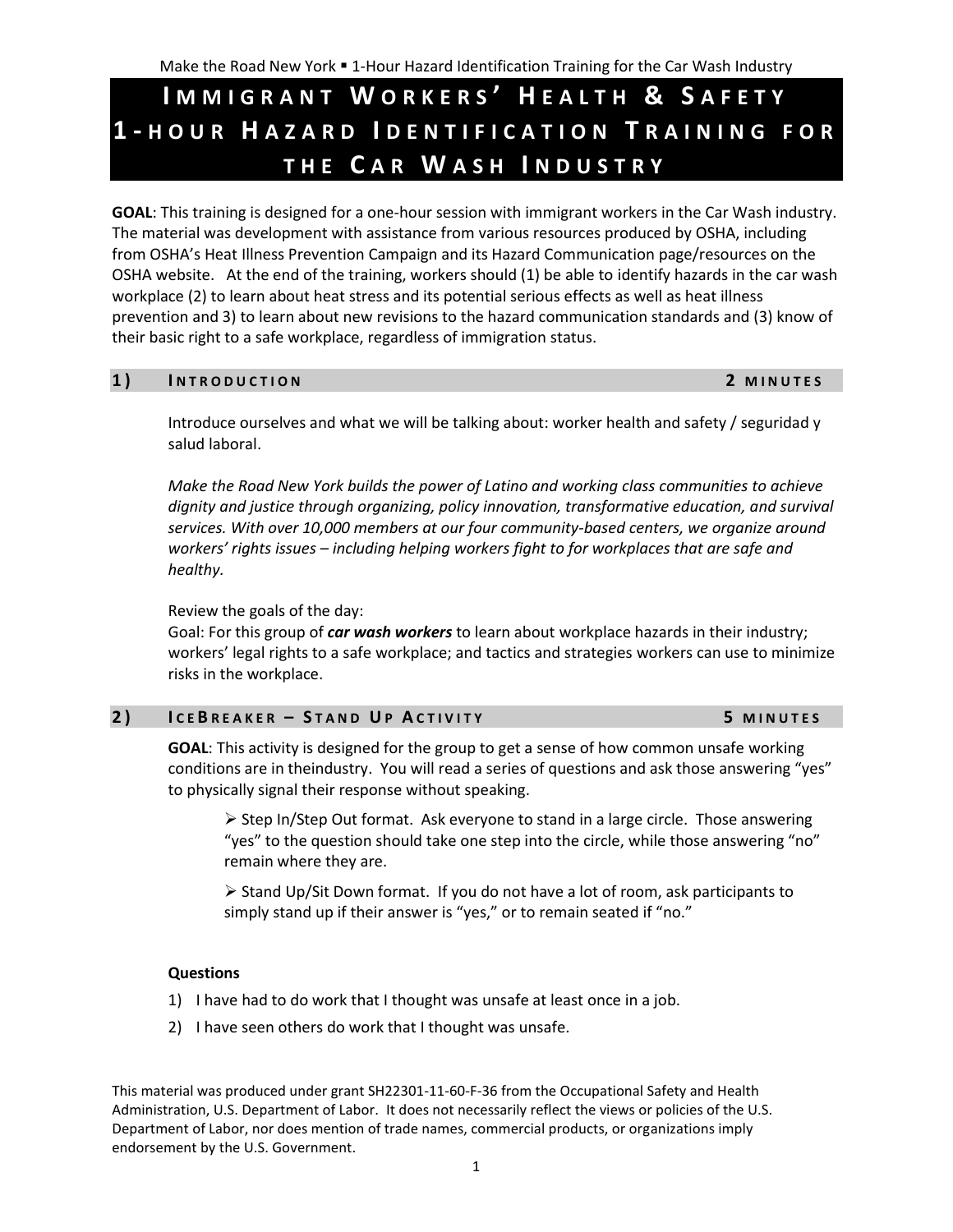Make the Road New York . 1-Hour Hazard Identification Training for the Car Wash Industry

- 3) I have been hurt on the job.
- 4) I have seen someone else get hurt on the job.
- 5) I have been hurt on the job so badly I had to go to the doctor.
- 6) I know someone who has been hurt so badly on the job they had to go to the doctor.
- 7) I have had to use dangerous chemicals without any training
- 8) I have had to use dangerous chemicals without proper protection
- 9) I have gotten sick from too much heat while working
- 10) I know someone who has gotten sick from too much heat while working
	- 1) He tenido que hacer trabajos que considere peligrosos
	- 2) He visto a otros en el trabajo hacer trabajos que yo considere peligrosos
	- 3) Me he lesionado en el trabajo
	- 4) He visto a otra persona lastimarse en el trabajo
	- 5) Me he lesionado en el trabajo tan gravemente que tuve que ir al doctor
	- 6) Yo conozco alguien que se lastimó tan gravemente en el trabajo que tuvo que ir al doctor
	- 7) He tenido que trabajar con químicos peligrosos en mi lugar de trabajo sin entrenamiento
	- 8) He tenido que trabajar con quimicos peligrosos en sin equipo de protección personal adecuado
	- 9) Alguna vez me he enfermado en el trabajo por el exceso de calor
	- 10) Yo conozco a alguien que se haya enfermado en el trabajo por el exceso de calor

### **Reflection:**

How do participants feel having done the exercise? What do they think about it?

### **3 ) H A Z A R D I D E N T I F I C A T I O N A C T I V I T Y 1 5 M I N U T E S**

Depending on the audience size and the room set up, you can either divide participants in to small groups or ask people to partner with their neighbor for the next activity. Project the Car Wash Drawing (*Hand Out 1*) on the wall and distribute copies to participants. [If you do not have projector, simply distribute paper copies to participants.]

Ask each group to identify all the possible hazards they see in the drawing. [5 minutes.]

Ask groups to volunteer examples of hazards. If projecting on the wall, have volunteers come up and mark on the white board or paper you are projecting on where they see a hazard. [5-10 minutes.]

Synthesize for the group that hazards are of different types: physical, chemical, biological, or other. Give examples of each, and ask for an example from the group of each. As the list of examples grows, point out that hazards fall in to different categories:

1. Safety hazards: these are physical conditions that can cause harm, such as slippery floors, broken ladders, or high heat.

This material was produced under grant SH22301-11-60-F-36 from the Occupational Safety and Health Administration, U.S. Department of Labor. It does not necessarily reflect the views or policies of the U.S. Department of Labor, nor does mention of trade names, commercial products, or organizations imply endorsement by the U.S. Government.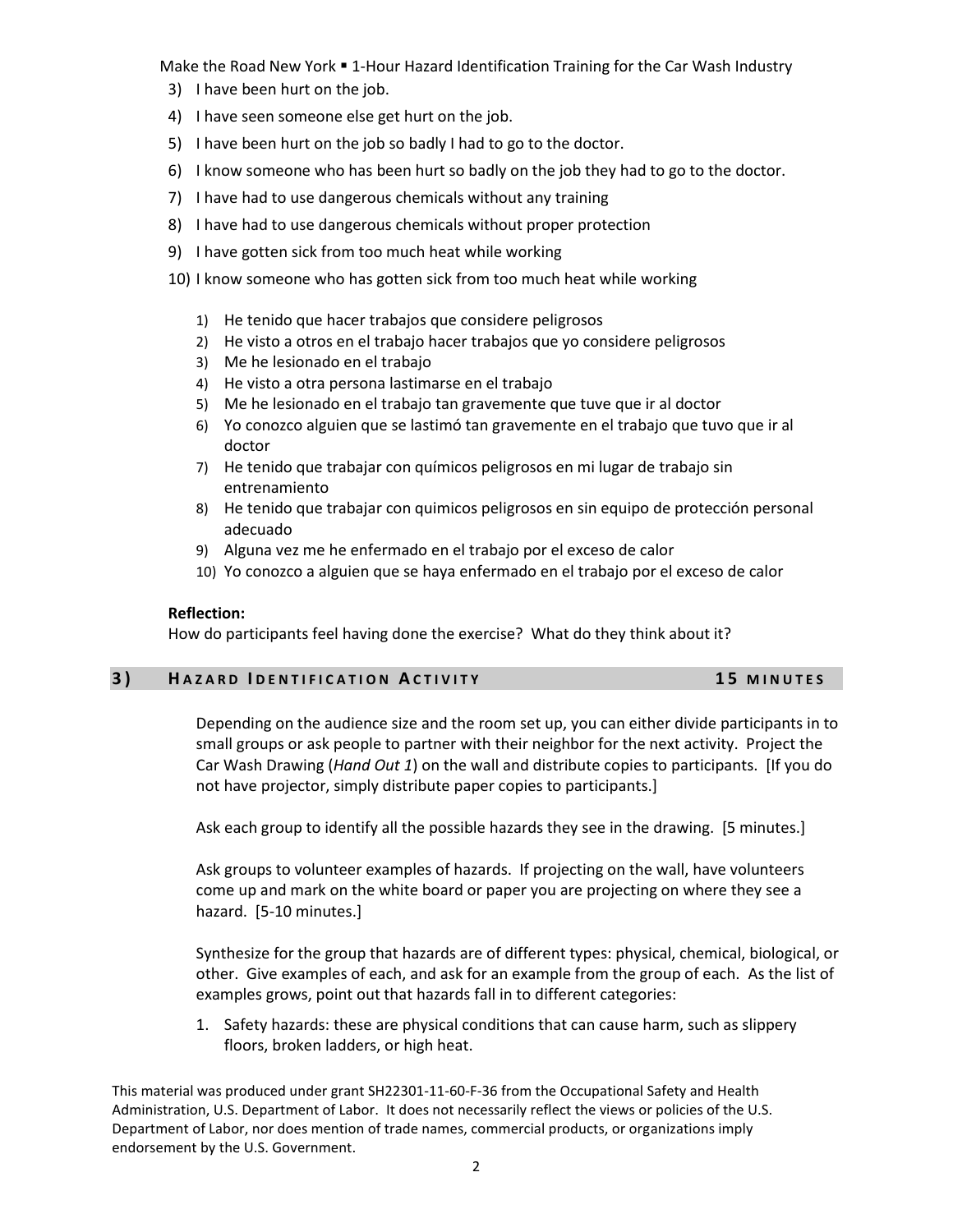Make the Road New York . 1-Hour Hazard Identification Training for the Car Wash Industry

- 2. Chemicals exposure: hazardous chemicals (cleaning products, chemicals used in production, etc.) are common in many jobs.
- 3. Biological hazards: workers may get exposed to viruses or bacteria, blood, insects, or other biological hazards on the job.
- 4. Misc. hazards: this can include things like workplace violence.

Ask group, what workplace hazards have they seen that are not apparent in the image and continue to record answers. Some potential car wash industry hazards include:

- 1) Electrical Hazards (ex. Poorly protected electrical sources close to water)
- 2) Slips, Trips and Falls
- 3) Chemical Exposure Hazards
- 4) Lack of Personal Protection Equipment (PPE)
- 5) Struck By Hazards (ex. Vehicle accidents)
- 6) Noise (ex. From high pressure hoses)
- 7) Unguarded Machinery
- 8) Heat Stress
- 9) Ergonomic hazards (ex. Bending, squatting for long periods)
- 10) Wastewater exposure
- 11) Water extractors that remove water from towels with missing or disabled feature that keeps them locked until spinning stops

### **4 ) L E G A L R I G H T S A N D O S H A 5 M I N U T E S**

# Review some of the hazards the group identified today. Ask for a volunteer to name the law or governmental agency that protects workers' health and safety on the job. Write up on the board "OSHA," and ask participants what year they think OSHA was created. [Answer: 1970.]

### **Review workers' basic rights:**

### **OSHA:**

- $\triangleright$  Applies to basically all workers
- $\triangleright$  Protects worker regardless of their immigration status
- $\triangleright$  Requires employers to provide a workplace free of known hazards. This might mean there are specific rules (e.g., about handling asbestos) or just a general right to have a safe workplace.
- $\triangleright$  Protects workers' rights to complain to OSHA if there are unsafe conditions.
- $\triangleright$  Requires employers to provide workers training on how to do their job safely, and to provide workers with protective equipment for hazards on the job.
- $\triangleright$  Protects workers against retaliation if they report an unsafe condition.

Emphasize that workers facing unsafe conditions should meet with a member of the Make the Road New York legal team for specific advice and help filing an OSHA complaint.

Transition: Explain that we are going to spend the rest of the time exploring two hazards in further depth – Heat Stress and Chemical Exposure

This material was produced under grant SH22301-11-60-F-36 from the Occupational Safety and Health Administration, U.S. Department of Labor. It does not necessarily reflect the views or policies of the U.S. Department of Labor, nor does mention of trade names, commercial products, or organizations imply endorsement by the U.S. Government.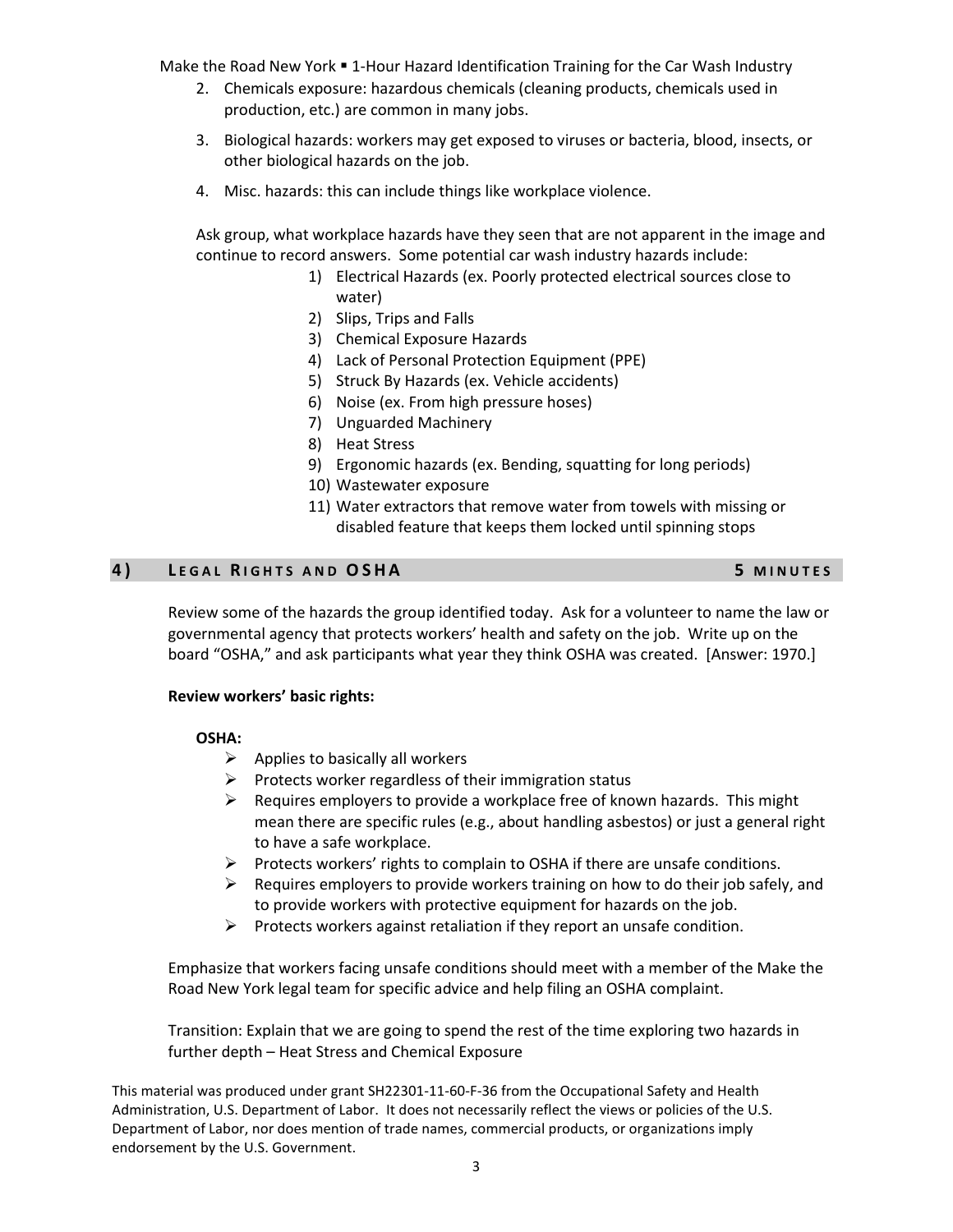Make the Road New York . 1-Hour Hazard Identification Training for the Car Wash Industry

### **5 ) H E A T S T R E S S / H E A T I L L N E S S P R E V E N T I O N 1 5 M I N U T E S**

**GOAL**: For participants to learn about heat stress and its potential serious effects as well as heat illness prevention

## **Video – Heat Illness Prevention<sup>1</sup> – (8 Minutes)**

**Discussion**: After viewing the video spend a few minutes discussing with the large group. Important questions to ask include<sup>2</sup>:

1) What causes heat illness?

2) How do you know if you are having symptoms? What does heat illness feel like?

3) What can workers do to prevent heat illness? (Emphasize Shade, Rest, Water as well as having an emergency plan)

4) What if you don't have access to water, shade, rest and training? What can you do? (Some responses include, talk to your co-workers and together discuss your concerns with your employer; File a complaint with OSHA; or tell us at Make the Road about it! Emphasize again that workers facing unsafe conditions should meet with a member of the Make the Road New York legal team for specific advice and help filing an OSHA complaint.

Provide Info on NYS laws regarding breaks if need be:

- All employees working six or more hours in a shift must receive a 30-minute, uninterrupted, and unpaid meal period (20 minutes if evening shift)
- Your employer does not have to pay you for this lunch break but if any other breaks less than 20 minutes are provided they must be paid

**Hand out Heat Illness Prevention Materials:** Handout 2 **-** Illustrated, low-literacy fact sheets for workers and Hand out 3 - OSHA Quick Card: [Protecting Workers from Heat Stress.](http://www.osha.gov/Publications/osha3154.pdf) Emphasize Water, Rest and Shade and that if they think that their workplace is unsafe OSHA and Make the Road are here to help!

### **6 ) C H E M I C A L S & H A Z A R D C O M M U N I C A T I O N S T A N D A R D 1 5 M I N U T E S**

### Overview:

 $\overline{a}$ 

Next explain that we are going to talk about chemical exposure and provide crucial information regarding worker rights. Explain that exposure to chemicals is one of the most serious dangers facing workers in the US today and that carwash workers are exposed to harsh chemicals during every stage of the carwash process. Many of the products in use at carwashes are eye and skin irritants. Makers of these chemicals recommend that individuals handling them wear protective clothing such as sturdy gloves, goggles, masks, aprons and rubber boots<sup>3</sup>.

 $1$  Cal/OSHA. Heat Illness Prevention – Spanish. Educational Materials. <http://www.youtube.com/watch?v=n7Wb1jmKA6I&feature=relmfu>

 $2$  Cal/OSHA. Heat Illness Prevention DVD Guides. [http://www.99calor.org/\\_downloads/dvd\\_guide\\_eng.pdf](http://www.99calor.org/_downloads/dvd_guide_eng.pdf)

<sup>&</sup>lt;sup>3</sup> Carwash Workers Organizing Committee of the United Steelworkers. Cleaning Up the Carwash Industry. March 27, 2008 p. 10

This material was produced under grant SH22301-11-60-F-36 from the Occupational Safety and Health Administration, U.S. Department of Labor. It does not necessarily reflect the views or policies of the U.S. Department of Labor, nor does mention of trade names, commercial products, or organizations imply endorsement by the U.S. Government.